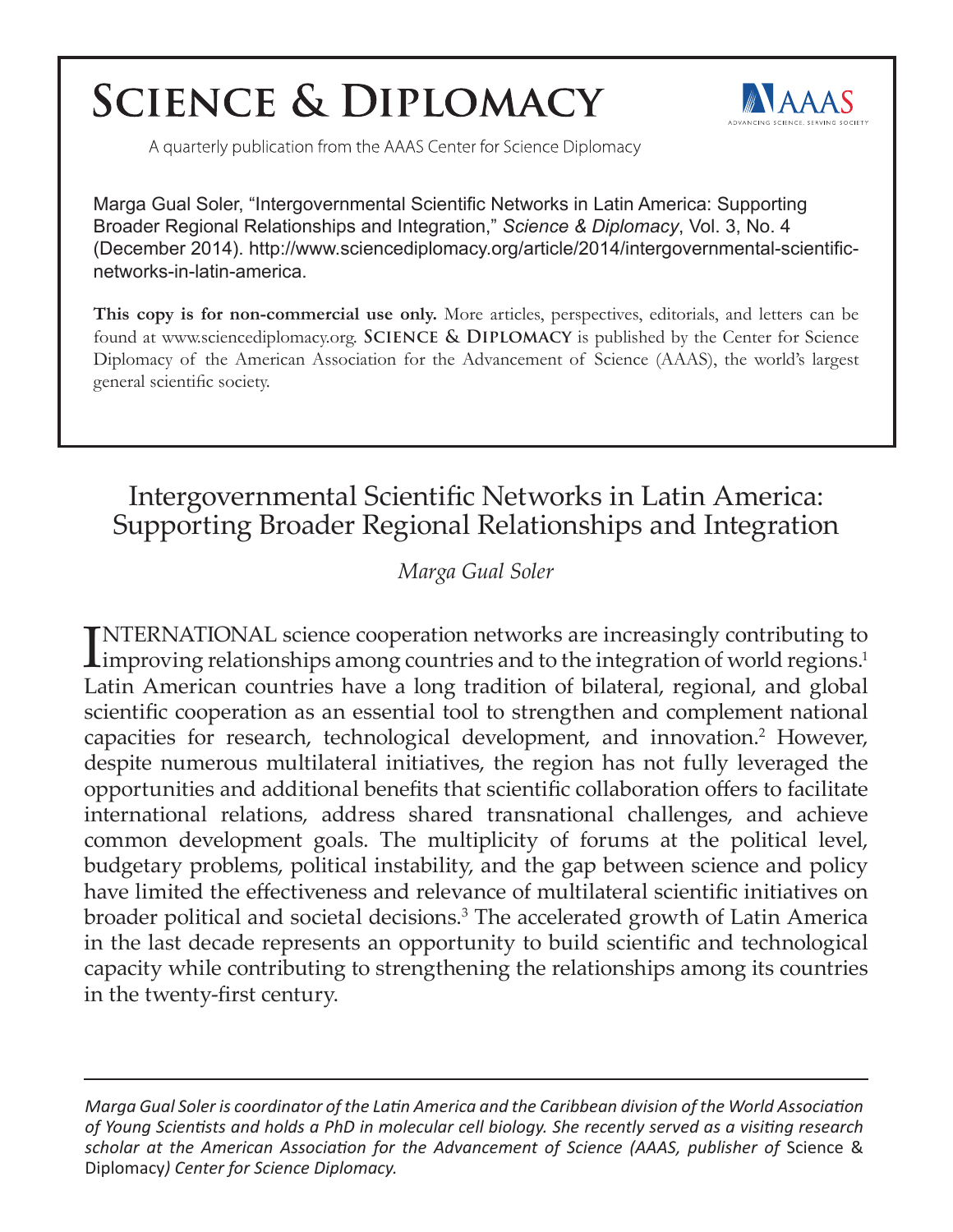To provide insights on how such relationships could be established or strengthened, this paper analyzes how two regional science cooperation initiatives, the Ibero-American Programme for Science, Technology and Development (CYTED) and the Inter-American Institute for Global Change Research (IAI), contributed directly or indirectly to Latin American regional integration over the past decades. Both networks operated initially as North-to-South initiatives driven institutionally and financially by Northern countries but evolved into more horizontal, South-to-South cooperation networks partly because of the emergence of politically stable and economically growing middle-income countries in Latin America. The analysis provides an understanding of the motivations, attributes, and practices behind the two networks and suggests recommendations for strengthening the value of science as a vehicle for regional cohesion and improved international relations. Identifying the networks' differences and similarities, their level of political relevance, and their autonomy from governments may inform future national, regional, and global efforts in developing science diplomacy instruments and strategies in the region.

### **The Ibero-American Programme for Science, Technology and Development**

### *Origins*

The Ibero-American Programme for Science, Technology and Development (CYTED) was established by a group of researchers and administrators from Spain and Latin America who, in the early 1980s, discussed the possibility of creating a formal structure for fostering scientific cooperation among Spain, Portugal, and Latin America. The program would provide sustainability to existing collaborations and a framework for many more collaborations in the future. What made this proposal distinctive was that it envisaged the establishment of a mechanism that would not only enable collaboration between Spanish and Latin American researchers, but that would also create a new model for South-to-South cooperation among Latin American countries with little experience in scientific exchange among themselves.<sup>4</sup> The initiative was coordinated in Spain and received initial support and financing from the Spanish Ministry of Education and Science led by Federico Mayor Zaragoza, a renowned scientist, politician, and diplomat who would go on to become a director-general of the United Nations Educational, Scientific and Cultural Organization (UNESCO). Mayor Zaragoza had forged ties with the founding researchers of CYTED during his scientific career, which gave the scientists the political support needed to start an international program from the bottom-up.

The newly formed network began organizing international meetings and research exchanges and soon recognized the potential of the initiative and the need for more formal support to scale it up. In 1984, nineteen national science and technology agencies in Latin America, Spain, and Portugal signed a basic framework agreement in Madrid, Spain. The United Nations Economic Commission for Latin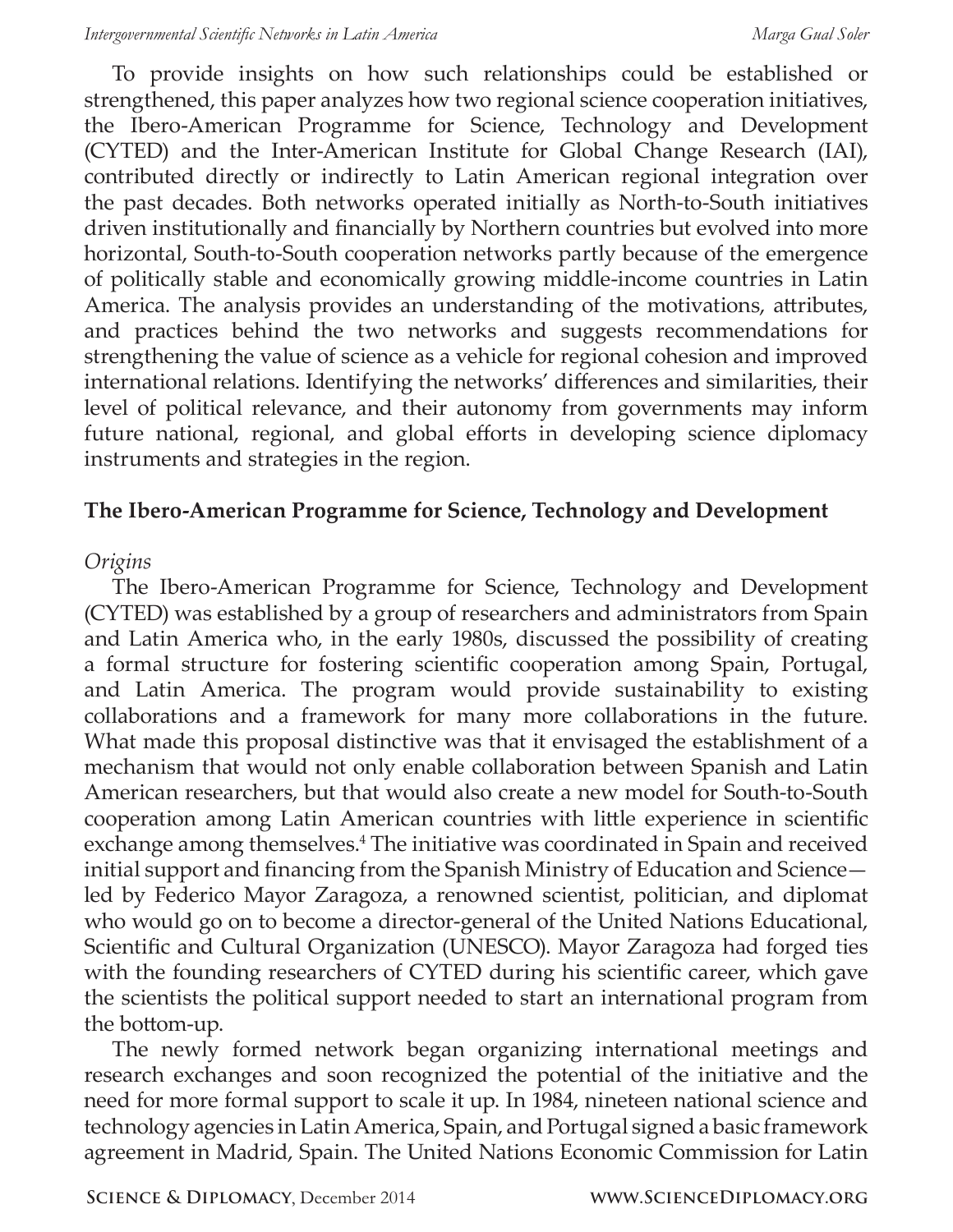America and the Caribbean (ECLAC), the Organization of American States, and UNESCO were also included as observer bodies.<sup>5</sup>

 The main goal of CYTED was to promote cooperation through activities aimed at establishing and strengthening collaborative networks between Spain, Portugal, and Latin American countries to advance science and technology for economic and social development. However, no less important was the mediumand long-term objective of achieving regional integration and cohesion of an Ibero-American community through the transfer of knowledge and technology between researchers, institutions, and countries. In the early 1990s, the dissolving of the East-West bipolarity with the end of the Cold War made the gap between North and South more explicit, and in this context, the Ibero-American political space arose as a forum for consultation and dialogue endowed with its own characteristics.<sup>6</sup> The Spanish government sought to change the narrative about the relationship between Spain and Latin America, which had been largely based on a conservative and unilateral vision. Instead, Spain wanted to leverage the historical and cultural ties that linked Spanish- and Portuguese-speaking states, transcending ideological and economic battles, through an instrument of unity and development based on dialogue, cooperation, and solidarity operating as a "common knowledge market," officially known as the Ibero-American Space*.* 7

At that time, CYTED was the only multilateral instrument that encompassed all Ibero-American countries. In 1989, Jesús Sebastián, deputy director-general of the Institute for Ibero-American Cooperation at the Spanish Agency for International Development Cooperation, led the transformation of CYTED into the flagship development cooperation mechanism between Spain, Portugal, and Latin America. CYTED expanded and gained considerable political weight among member states, culminating with a resolution of the Ibero-American Conference of Heads of State and Governments (later known as the Ibero-American Summit) that formally incorporated CYTED as an instrument for regional integration in 1992.<sup>8</sup> In the program's first decade, its budget grew considerably, from US\$300,000 a year to US\$3.5 million,<sup>9</sup> mostly coming from Spain. The CYTED General Assembly became the prime forum of science policy discussions in Latin America and the first instance in which the dialogue about the regional integration of Latin America included the themes of science, technology, and innovation.

#### *Organization*

CYTED was built around an innovative dual organizational framework combining institutional and functional structures to give the program the flexibility and freedom to maneuver. The institutional body consisted of the signatory agencies of participant countries (generally the bodies responsible for science policy) that constituted the CYTED General Assembly and were responsible for making decisions on the strategy, content, and financial contributions of each country to the program. The functional structure was defined by subprograms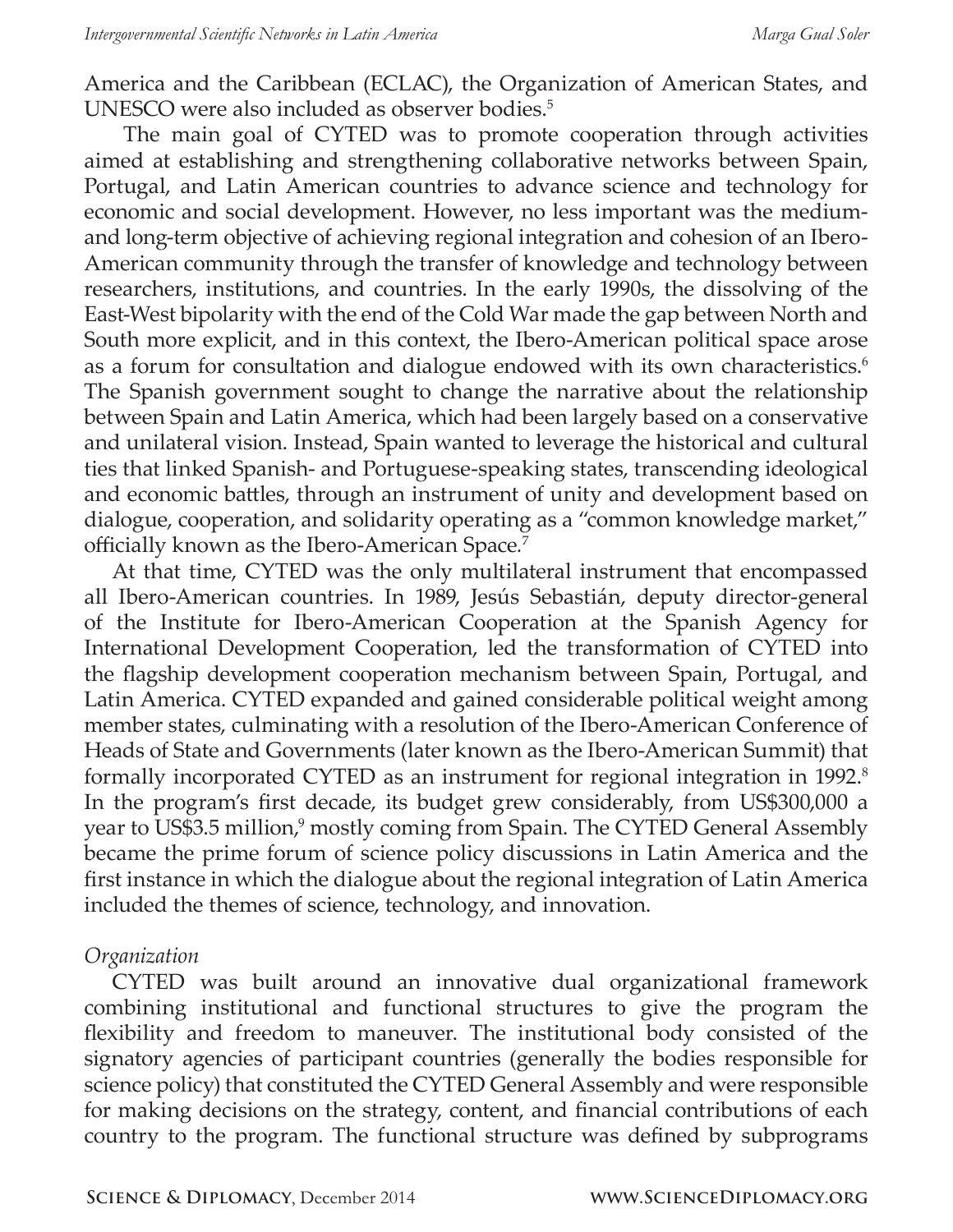divided by scientific fields. Each subprogram had an international coordinator appointed by the CYTED General Assembly based on proposals from the signatory agencies. The coordinators were given the freedom to identify the best researchers in their scientific area across the twenty-one member states and to propose thematic networks and activities. Networks were required to include at least six participating countries with a balance of more and less developed countries.

The overall coordination, management, and representation of the program were the responsibility of the secretariat in Spain, and, until 2012, all elected secretarygenerals were Spanish. Importantly, CYTED was initially envisioned not as a research funding instrument, but as a research cooperation program. The basic framework agreement stated that members were responsible for financing costs associated with the research activities of their own national groups and in-kind donations, while all costs of research exchanges, training courses, publication costs, and coordination meetings would be met by the Spanish government.<sup>10</sup>

As the program consolidated and began to prove its value and visibility as an important instrument for science cooperation, changes in management led to a revision in the organizational framework in the 2000s, replacing the coordinator-led networks with annual competitive open calls for proposals to ensure transparency and fairness.

#### *Achievements and Challenges*

CYTED has significantly contributed to developing scientific capacity in Latin America during its thirty years of existence. Up to 2013, 441 thematic research networks and 680 innovation projects had been funded with the participation of more than 8,400 research groups from all Ibero-American countries, with the direct involvement of more than 28,800 scientists from the twenty-one CYTED countries.<sup>11</sup>

Direct results of CYTED include the production of scientific knowledge such as large-scale genome sequencing projects or coordinated networks to detect emergent virosis in the region that would have been difficult or impossible to obtain by separate groups. CYTED also was responsible for an increase in the number of collaborative publications and scientific output in many Latin American countries, particularly smaller ones. For some countries in Central America and the Caribbean, CYTED proved to be instrumental in developing their national science and technology systems. A remarkable example can be found in Panama, where participation in the CYTED Medicinal Chemistry Subprogramme alone increased Panama's scientific productivity by 700 percent between 1991 and 1998, as measured in the number of collaborative publications that resulted.<sup>12</sup>

The number of participating researchers per country has varied greatly from about one hundred a year for Central America and Caribbean countries to more than a thousand a year in Argentina, Brazil, Colombia, Mexico, and Spain.<sup>13</sup> Countries that were less developed in science and technology experienced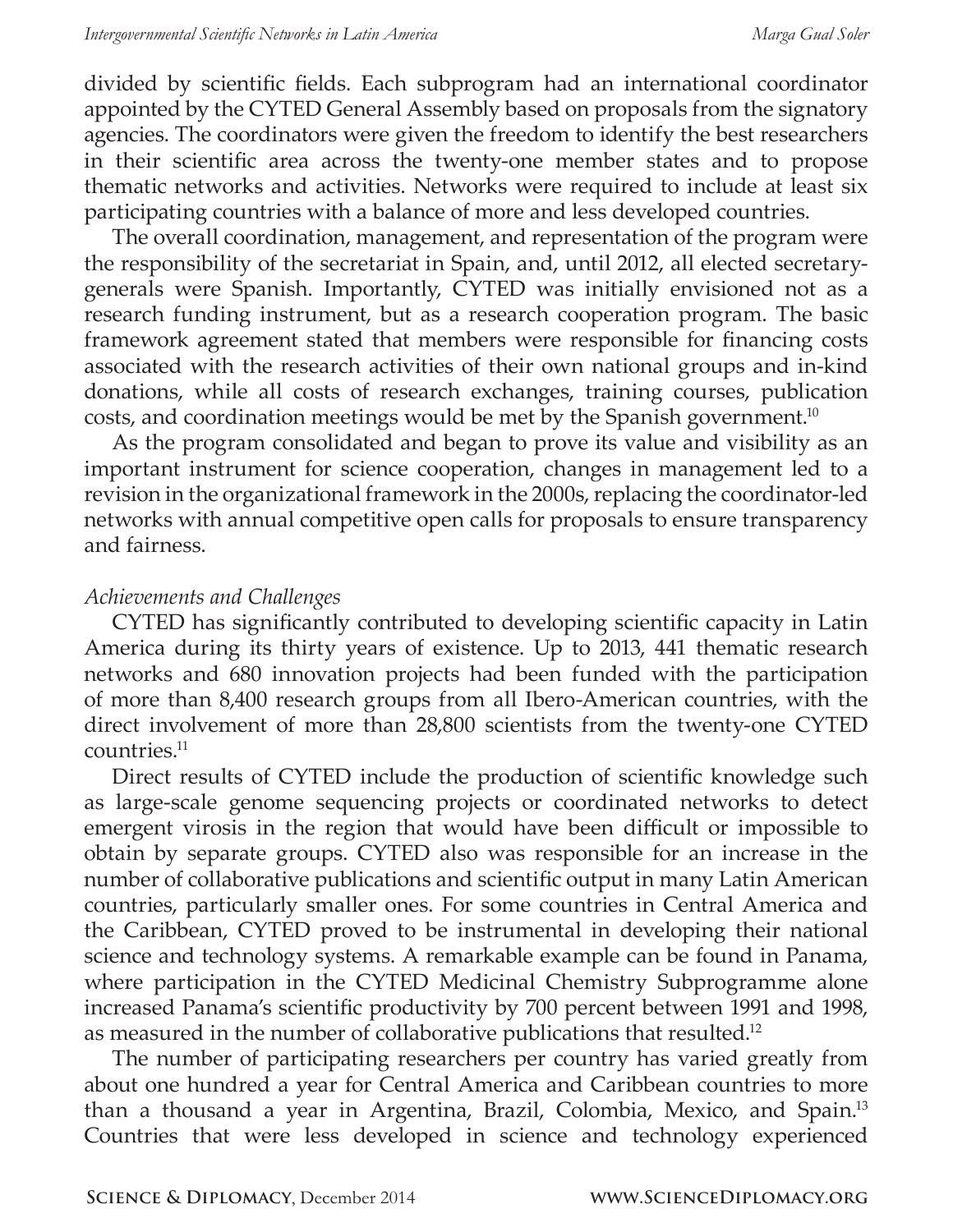more difficulties in joining group research projects. This was due to a variety of causes, including inadequate dissemination of information about the funding calls by signatory agencies, lack of research groups capable of participating in international projects, and, as CYTED did not directly fund research, insufficient national funding to support these groups. In the later period, CYTED required all proposals to include researchers from less developed countries to contribute to building capacity in their national science institutions.

In 2009, CYTED introduced strategic projects in priority areas identified as relevant for the socioeconomic challenges of Latin America. Their designation helped mobilize supplementary resources from national science agencies and governments to promote research that could have a direct impact on regional development. The most successful example was the sequencing of the genome of the common bean.<sup>14</sup> The project, which was led by Mexico with participation from Argentina, Brazil, and Spain, had a twofold objective: to advance knowledge and technological improvement of the most important agricultural crop in the region and to build capacity in genome sequencing in scientifically less developed countries.

Despite being an intergovernmental agreement, CYTED was never given legal status in any country. Instead, in those early years, it was always hosted by different Spanish academic or governmental institutions. This dependence on Spain turned into one of the organization's biggest weaknesses. This was manifest in a lack of member state annual contributions and how the organization's finances were subject to changes in the Spanish political and economic landscape, as happened after the global financial crisis of the late 2000s.

### **The Inter-American Institute for Global Change Research**

#### *Origins*

At its creation in 1992, the Inter-American Institute for Global Change Research (IAI) was envisaged as an instrument for scientists and decision makers of countries in the Western Hemisphere to jointly frame, understand, and tackle critical crossborder and regional issues associated with global change and their socioeconomic implications. The nineteen member countries in the Americas that formed the intergovernmental organization would fund collaborative research, training, and policy-relevant communication.

 IAI traces its origins back to 1990, when U.S. President George H. W. Bush convened leaders from seventy countries to a White House Conference on Science and Economics Related to Global Change.<sup>15</sup> He called for the establishment of sustained multilateral cooperation agreements for global change research throughout the world—not just in industrialized countries—to guarantee open access and exchange of worldwide scientific talent, data, resources, and facilities. In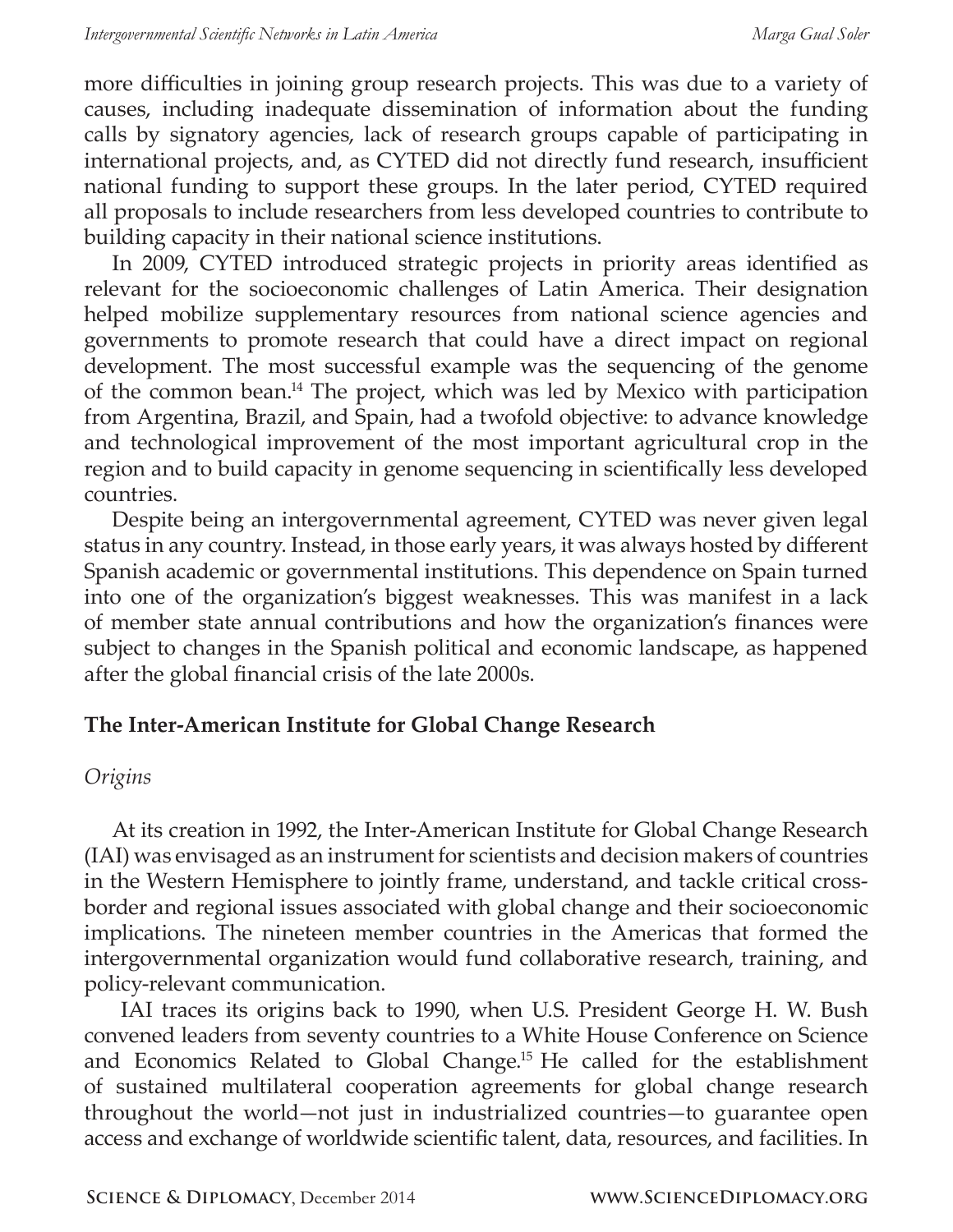order to maintain U.S. leadership on issues associated with the profound economic and social implications of responding to global environmental change, the U.S. National Science Foundation (NSF) promoted the creation of a series of regional institutes and networks of hemispheric scale: one in the Americas, one in Europe-Africa, and one in Asia-Pacific.<sup>16</sup> The international conditions were favorable after the liberalization of Europe and the Soviet Union, as countries could now openly acknowledge their severe environmental problems and seek international assistance to solve them. In particular, tropical Latin American countries such as Mexico and Brazil began to admit their serious urban pollution problems, biodiversity loss, and ecosystem destruction.<sup>17</sup>

After a series of follow-up meetings, IAI was established in May 1992 in Montevideo, Uruguay. The initial agreement was signed by Argentina, Bolivia, Brazil, Chile, Costa Rica, the Dominican Republic, Mexico, Panama, Peru, the United States, and Uruguay, joined within a few months by Canada, Cuba, Ecuador, and Paraguay. Subsequently, Colombia, Guatemala, Jamaica, and Venezuela signed the agreement to bring the membership to nineteen countries. The establishment of IAI reflected both the vision of the scientific community and the political will of the states of the region to achieve the best possible international coordination of natural and social scientific research on the extent, causes, and consequences of global change in the Americas and to serve as an effective interface between the research and policy processes.

### *Organization*

The first IAI Secretariat was hosted by NSF from 1994 to 1996. Afterwards, IAI became fully operational at the IAI Directorate in Brazil. To promote broader representation in the region, in June 2010 IAI distributed its headquarters among Uruguay, Argentina, and Brazil, with the directorate based in Montevideo and the Office for Science-Policy Liaison in Buenos Aires, while Sâo José dos Campos in Brazil continued to host the Office for Science Development.

IAI consists of four major institutional organs to implement its mission. The Conference of the Parties (CoP) is the principal policy-making organ of the institute, which includes representatives from signatory agencies of each of the member countries. The IAI Executive Council serves as the executive organ of the institute, comprising a subset of elected representatives of the CoP. The IAI Scientific Advisory Committee was established as the scientific advisory organ of the institute, appointed by the CoP. The recently established IAI Science-Policy Advisory Committee has been charged with improving and broadening the links between the scientific work of IAI and the policy-making community.

 IAI funds collaborative research through a merit-based, competitive peerreview process. Projects must involve at least four countries in the Americas and focus on global change issues of regional importance based on the IAI Science Agenda. Research focuses on regions with ecosystems and large populations that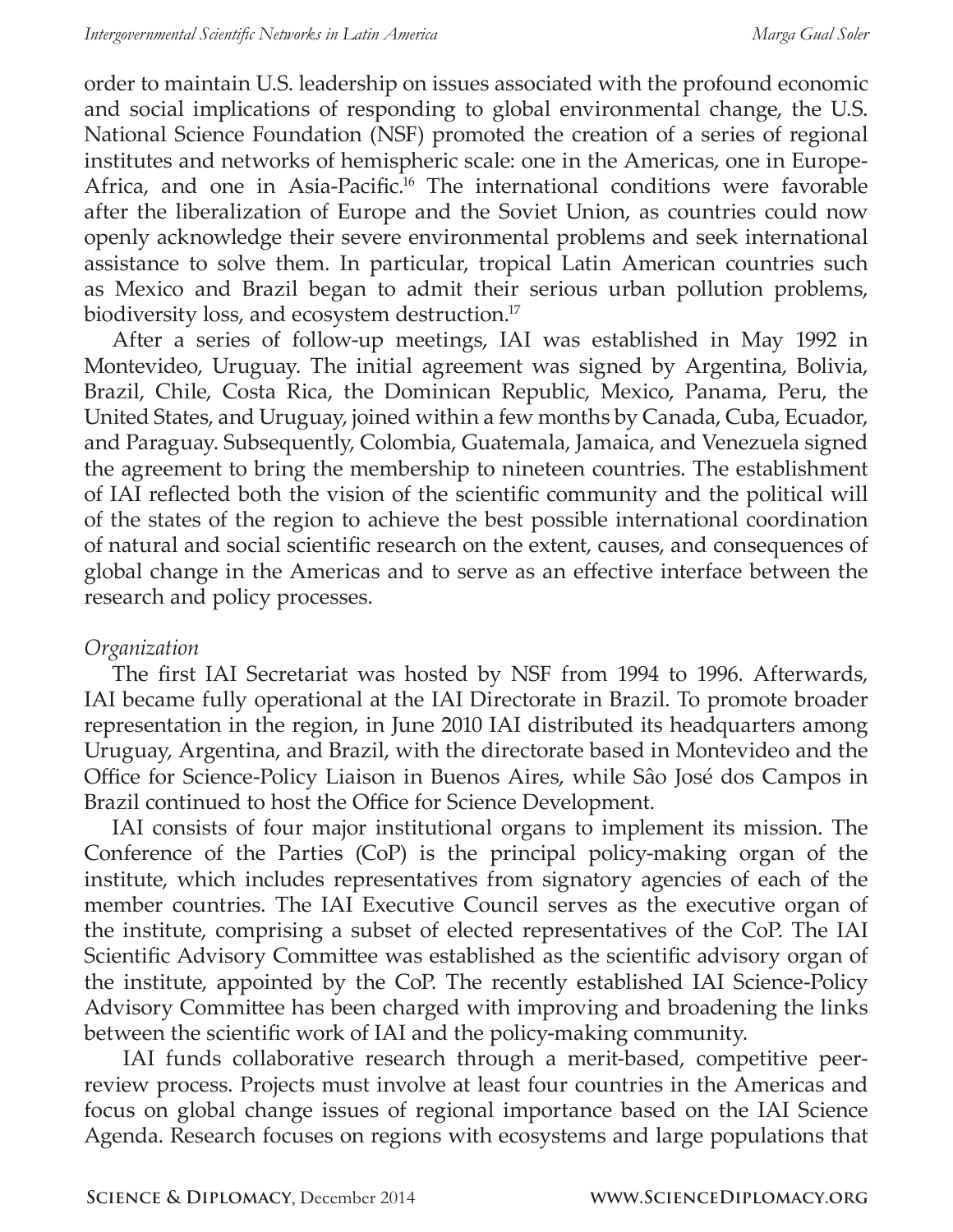are vulnerable to various impacts of global environmental change, such as climate change, biodiversity, agriculture, oceans, and socioeconomic systems, but that lack the scientific capacity, financial resources, or political will of individual governments to engage in science-based planning. The multinational and interdisciplinary nature of the projects funded by IAI fosters research that no country can undertake on its own, but the outcomes benefit each of the participating countries and the region as a whole.

Priority-setting has been based on input from a broad cross-section of the science community in member countries, from the IAI governing bodies, and from interactions with other international programs and conventions. IAI formulates its research agenda through a combination of top-down and bottom-up approaches in order to harness both the national science programs of member states and the creativity of the region's science communities.

#### *Achievements and Challenges*

IAI has sought to produce research that provides policy-relevant information to decision makers in the private, governmental, and legal sectors. The innovative approach used by IAI in research funding and capacity building promotes collaboration and mutual understanding among different stakeholders and scientific disciplines that would not normally interact. In particular, IAI requires the results of the research to be written in a language accessible to diverse audiences. Furthermore, all funding proposals must include at least two countries and two different disciplines, including social sciences and economics, to enhance the human dimensions of global change research. However, there is disproportionate participation of researchers from big countries, especially Argentina, Brazil, Chile, and Mexico.

According to a 2007 external review,<sup>18</sup> IAI's biggest contribution has been in the area of capacity building. IAI conducts intensive training institutes linking social and natural scientists, practitioners, decision makers, and industry leaders from all countries in the Americas with the goal of establishing interdisciplinary dialogues to identify policy-relevant research. The training institutes are conducted in small countries that do not have a strong science system in an effort to level the playing field. Another important contribution has been strengthening capacities in research areas traditionally underrepresented in the region. For example, as a result of IAIfunded research, the field of regional oceanography has made more progress in Latin America in the last ten years than in the previous fifty.<sup>19</sup>

Nonetheless, the same report concluded that IAI research outputs had not been adequately translated into policy-relevant discourse and action. Participants of IAI programs interviewed by the author cited a lack of information concerning policy makers' needs, inadequate dissemination of IAI activities, insufficient consideration of the social aspects of global change research to make them policyrelevant, and the lack of formal opportunities for engagement between scientists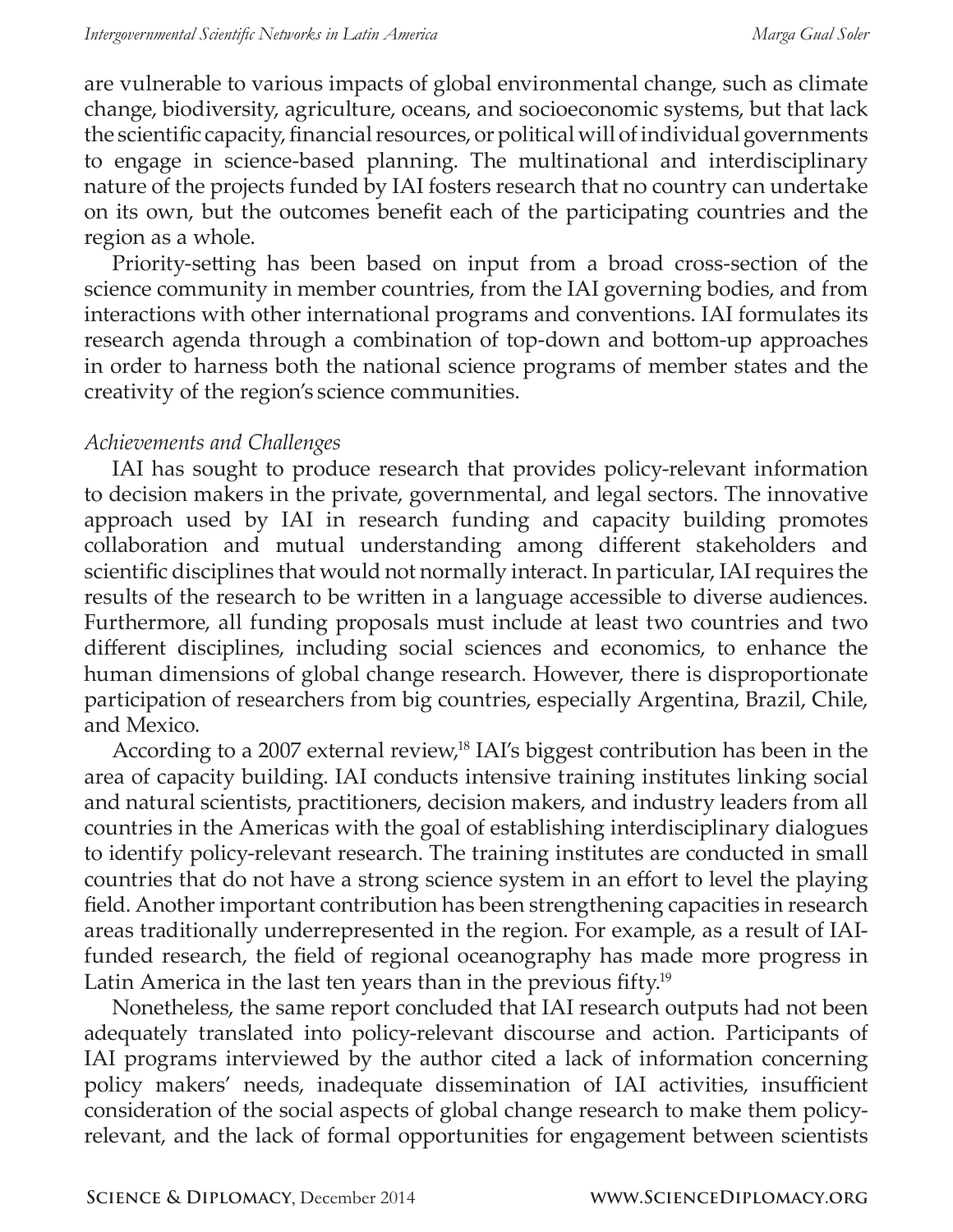and policy makers.20 Since the release of the external report, IAI has worked well to raise awareness about its programs and to increase its influence among policy makers. Specifically, several of its research outputs have been used to inform various laws and climate change adaptation and mitigation strategies.

An example of policy-relevant IAI research to the region as a whole is a study of air pollution on urban emissions that was a source of consultation for transportation authorities in Argentina and Colombia in the design of their municipal emission control programs and later became a South American integrated monitoring network working closely with governments.<sup>21</sup> Another successful case is the Tropi-Dry research network comprising researchers from Brazil, Canada, Costa Rica, Mexico, the United States, and Venezuela, from such diverse disciplines as conservation biology, ecology, sociology, anthropology, forestry, and policy analysis. Data from this project led to overturning a Brazilian law to protect more than 16,000 square kilometers of dry forests and their indigenous populations in Minas Gerais, Brazil.<sup>22</sup>

Similar to CYTED, one of the biggest challenges IAI has faced throughout its history is a shortfall in member state contributions and the dependence on NSF for program funds. This was due to a combination of factors including lack of institutional continuity of designated representatives, lack of political will, and lack of visibility of the networks in national governments and research agencies. There were even bureaucratic barriers to making international money transfers to the secretariat. In addition, the bureaucracy of many Latin American governments caused delays and problems for the secretariat in obtaining contributions. There were also substantial difficulties in distributing grants to successful proposals because of variations in financial institutions, government rules, and academic systems across the hemisphere, particularly between Northern institutions and Latin America, which led to delays in the start of several projects for months or even years. Another significant barrier IAI faced was that most activities were conducted in English. Although the IAI newsletter is also published in Spanish, the dominance of English for communication limited the involvement of some members of committees and placed some proposals at a disadvantage.

### **From North-to-South to South-to-South Cooperation**

As CYTED and IAI matured, and as the political, economic, and scientific environments changed in the Northern and Southern member countries of the organizations, one feature that has emerged is the strengthening of South-to-South cooperation. This is apparent in the funding flows and shifting of participation and leadership in both CYTED and IAI.

The voluntary nature of financial contributions has historically been a recurrent problem of both organizations, reflecting the strong financial dependence on Northern countries and absence of commitment from certain Latin American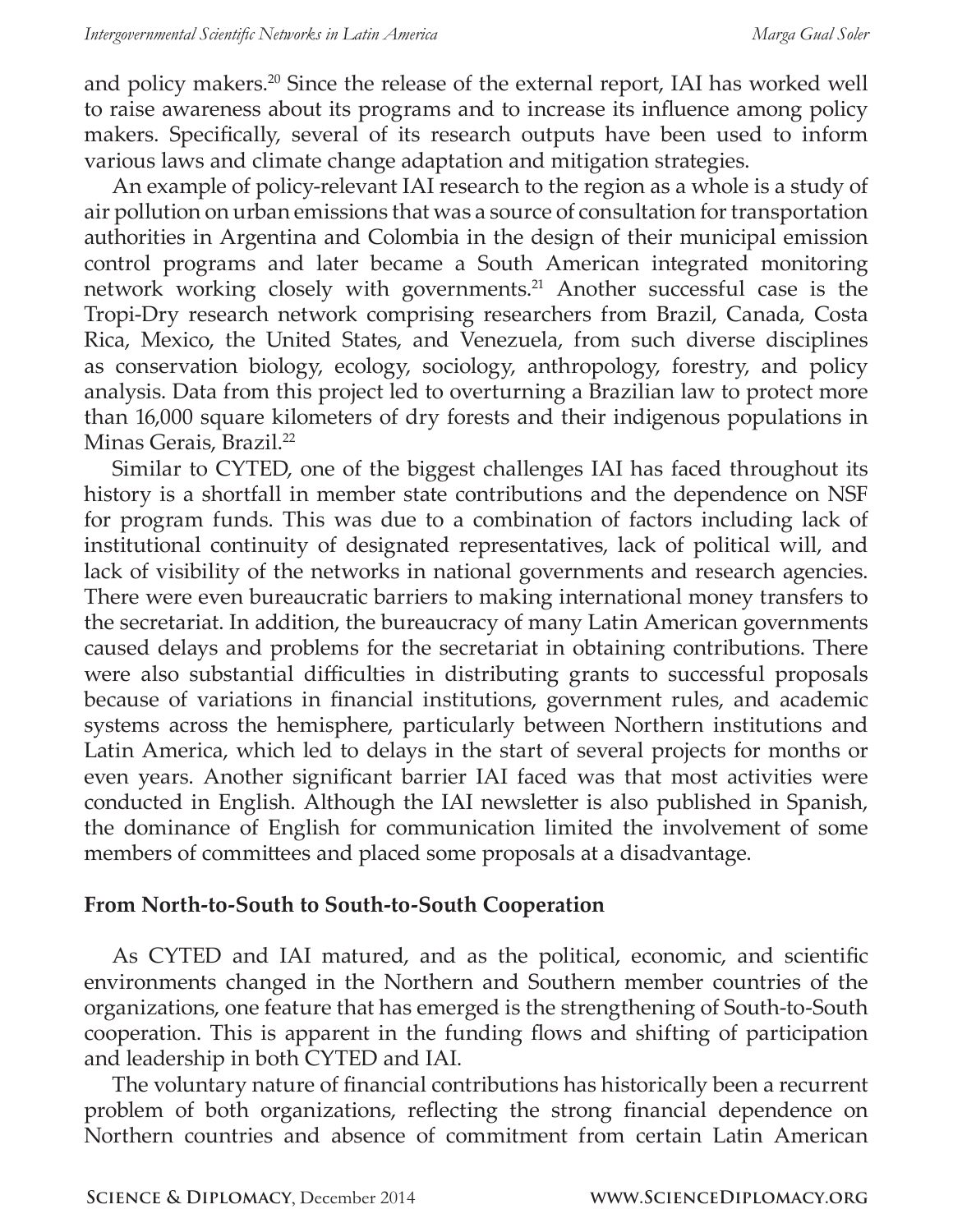member states, particularly smaller ones. In the late 2000s, a combination of management and financial problems forced the decline of Spanish leadership in CYTED. Spain's financial contribution to the organization had been increasing annually until the country's economy was hit by the global financial crisis. CYTED's budget dropped from  $\epsilon$ 7 million ( $\epsilon$ 4 million of which was provided by Spain) until 2011 to  $\epsilon$ 2.6 million in 2013.<sup>23</sup> During that period, significant changes were made in the institutional and functional structures that resulted in the loss of the independence between the two "wheels" of the program.

Given the decline in Spanish leadership, Argentina spearheaded a proposal for Latin American countries to take ownership of the program. It quickly gained traction. The Spanish government, undermined by the financial crisis, had drastically reduced its financial contribution and did not propose a candidate for secretary-general in the next election. In 2012, the CYTED General Assembly for the first time voted to install a Latin American, Alberto Majó from Uruguay, in the position. The new Latin American leadership brought changes in the direction and strategy of CYTED, injecting new ideas and momentum to the program.

A parallel situation occurred in IAI. NSF, on behalf of the U.S. government, funded a disproportionate percentage of IAI costs (approximately 87 percent of core operational and research costs until 2003), a much larger share than the 25 percent initially envisaged.<sup>24</sup> In recent years, many member states have made in-kind contributions, and IAI researchers have been extremely successful in securing additional money by leveraging IAI funding. For instance, for the Second Collaborative Research Network (CRNII 2006–2012), the United States provided US\$10.4 million, while the projects were able to raise US\$22.5 million in complementary funding.<sup>25</sup>

Collaboration on the North-to-South axis was especially strong in the early stages of CYTED and IAI when most principal investigators were from the North. Over time, principal investigators from the South grew in number, in step with the enhancement of regional research capacity of Latin America, and both networks became practically South-to-South cooperation instruments. For example, in IAI the majority of proposals submitted and funded shifted from the United States and Canada (twenty-one of twenty-six initial grants) to Argentina, Brazil, Mexico, and other southern countries (twenty-five of the thirty-eight grants in the 2002–2006 period). Of the twelve projects under CRNII, eight were under Latin American leadership.<sup>26</sup>

#### **From Regional Integration to Global Engagement**

CYTED had long aimed at serving as the biregional bridge between the European Union (EU) and Latin America, but negotiations within the EU had been difficult because such an arrangement could potentially favor Spain and Portugal over the other EU member states.<sup>27</sup> Nevertheless, in 2014 the European Commission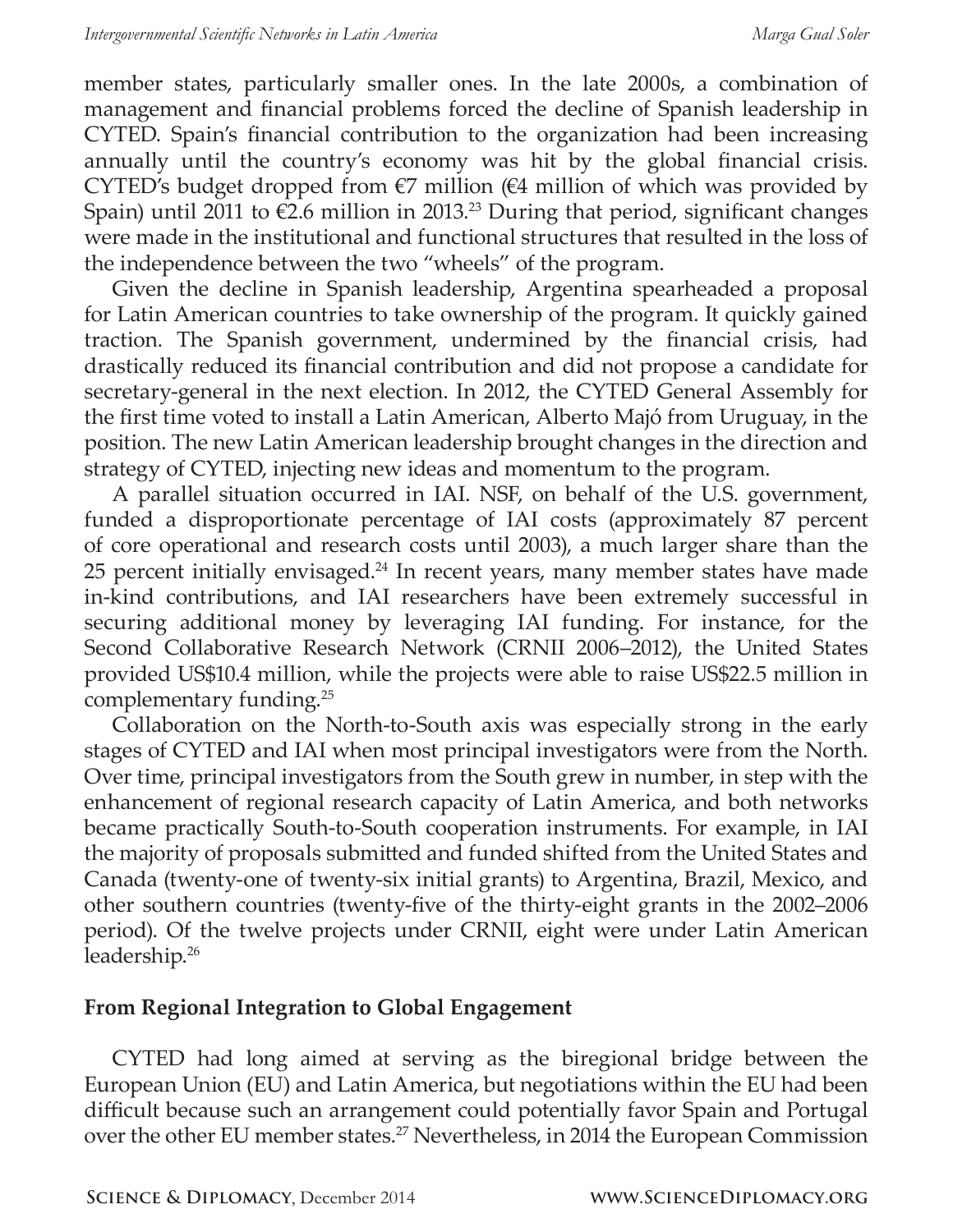selected CYTED as the secretariat for a new EU-Latin America research cooperation program called ERANet-LAC, adding a strategic dimension to the current and future relevance of CYTED. ERANet-LAC is aimed at fostering the involvement of national and international research and innovation funding organizations from Europe, Latin America, and the Caribbean.

IAI has conducted regional assessments and provided input to international global change frameworks, conventions, and multilateral bodies, such as the Intergovernmental Panel on Climate Change, the United Nations Framework Convention on Climate Change, ECLAC, the World Bank Global Environmental Facility, and the Intergovernmental Science-Policy Platform on Biodiversity and Ecosystem Services.28 Most recently, IAI has been selected as the leading institution for the Latin American node of Future Earth. The mission of the new ten-year international research initiative is to develop the knowledge for responding effectively to the risks and opportunities of global environmental change and for supporting the transformation toward global sustainability.<sup>29</sup> IAI will develop support structures and science development initiatives for Future Earth under a new partnership with the International Council for Science (ICSU) and UNESCO.30 IAI is also a founding partner of the new UNESCO–Avina Foundation Regional Centre for Climate Change and Decision Making established in Montevideo, Uruguay, to train managers and decision makers from the public and private sectors of Argentina, Brazil, Chile, Paraguay, and Uruguay. Finally, IAI is planning to engage in biregional science cooperation schemes with the EU. Recently the directorate has begun participating in science cooperation planning meetings between Latin America and Europe to identify common areas of research interest under the new EU Framework Programme Horizon 2020.<sup>31</sup>

### **Facilitating Diplomacy**

The signing and ratification of intergovernmental agreements by most Latin American countries is the first measure of success for CYTED and IAI, especially since the agreements included a commitment to the free and open exchange of data and to financial contributions to a core office. Both organizations created opportunities for their researchers, projects, and parties to make connections at all levels and created spaces for the incorporation of science into policy, decision making, and governance in Latin America.

CYTED was key in the development of a new governance model for Panama's biodiversity hot spots. In 2007, CYTED put forward a proposal to build an international Meso-American Scientific Research Station in the Coiba archipelago to protect an area with great scientific value from the impact of tourism. Researchers from Panama and Spain initiated a process of interdisciplinary dialogue involving the government of Panama, the CYTED leadership, the Spanish Agency for International Development Cooperation (AECID), conservation authorities, local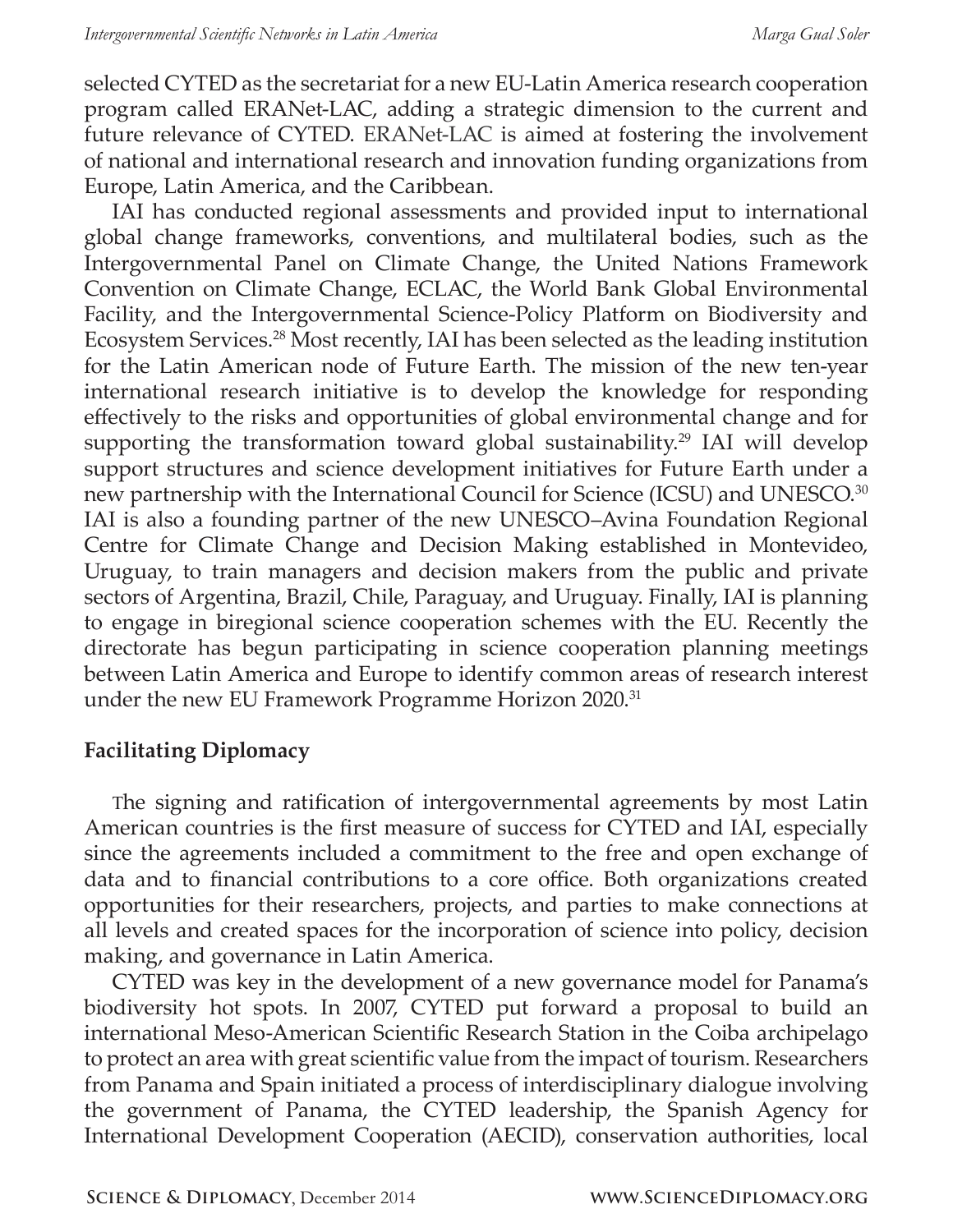fishermen, and indigenous peoples in what became the first intersectoral decisionmaking committee in the country.<sup>32</sup> Researchers secured investment from AECID, which was used to persuade the government of Panama to complete the project, and Coiba was declared first a national park and later a UNESCO World Heritage Site. The presence of CYTED at the discussion table from the start was a landmark in intersectoral discussions in Panama and a clear example of how international collaboration brought scientific input into national government decisions before a legal or institutional framework for scientific advice was established.

For IAI, the commitment to standardization and exchange of data sought to break down some of the longstanding traditions of guarding geophysical, ecological, satellite, and meteorological data in the name of national security. It also sought to encourage some countries to contribute more to key observational networks, sometimes in nontraditional ways such as using their military and other resources to gather the data. A remarkable example was the joint effort between IAI-funded scientists and the Argentine, Brazilian, and Uruguayan navies and air forces to carry out observations in jurisdictional waters of the three countries.<sup>33</sup> This kind of collaboration had never happened before, and it resulted in the most relevant data set for the region. After the success, the goodwill among the three countries' navies has continued and several other projects are being conducted cooperatively.

Overall, IAI has been successful in building scientific capacity, networking across regions and political boundaries, and positioning Latin America as a key actor in global change discussions. The IAI director, Holm Tiessen, points out that "it's extremely difficult to combine so many nations, cultures, development histories etc., with clear political action. Therefore the strength of IAI is bringing together countries such as the U.S. and Bolivia."<sup>34</sup> Mutual respect and collaboration across disciplines, countries, and cultures have contributed to knowledge generation applicable in different settings and to equity in science institutions across the continent. IAI has helped shape the research community more like a network than the pyramidal model in the past.<sup>35</sup>

IAI has helped create research networks that transcend political divides, help build bridges, and reduce mistrust among nations with previously limited joint environmental research and policy. For example, perhaps the greatest difficulty arose in connection with Cuba. The country is a full member of IAI and submitted good proposals, but NSF funds could not be used to fund Cuban participation because of longstanding U.S. government sanctions on Cuba. Lacking support from other countries, the IAI Directorate had to stretch its own budget to help keep Cuba involved.<sup>36</sup> Consequently (the very limited) non-U.S. source funding was used to support any Cuban projects or project components.

IAI has increased its outreach efforts in recent years, making the organization much more visible among policy makers including ministries of foreign affairs and diplomatic personnel. As a result, Mexico, Argentina, and other countries are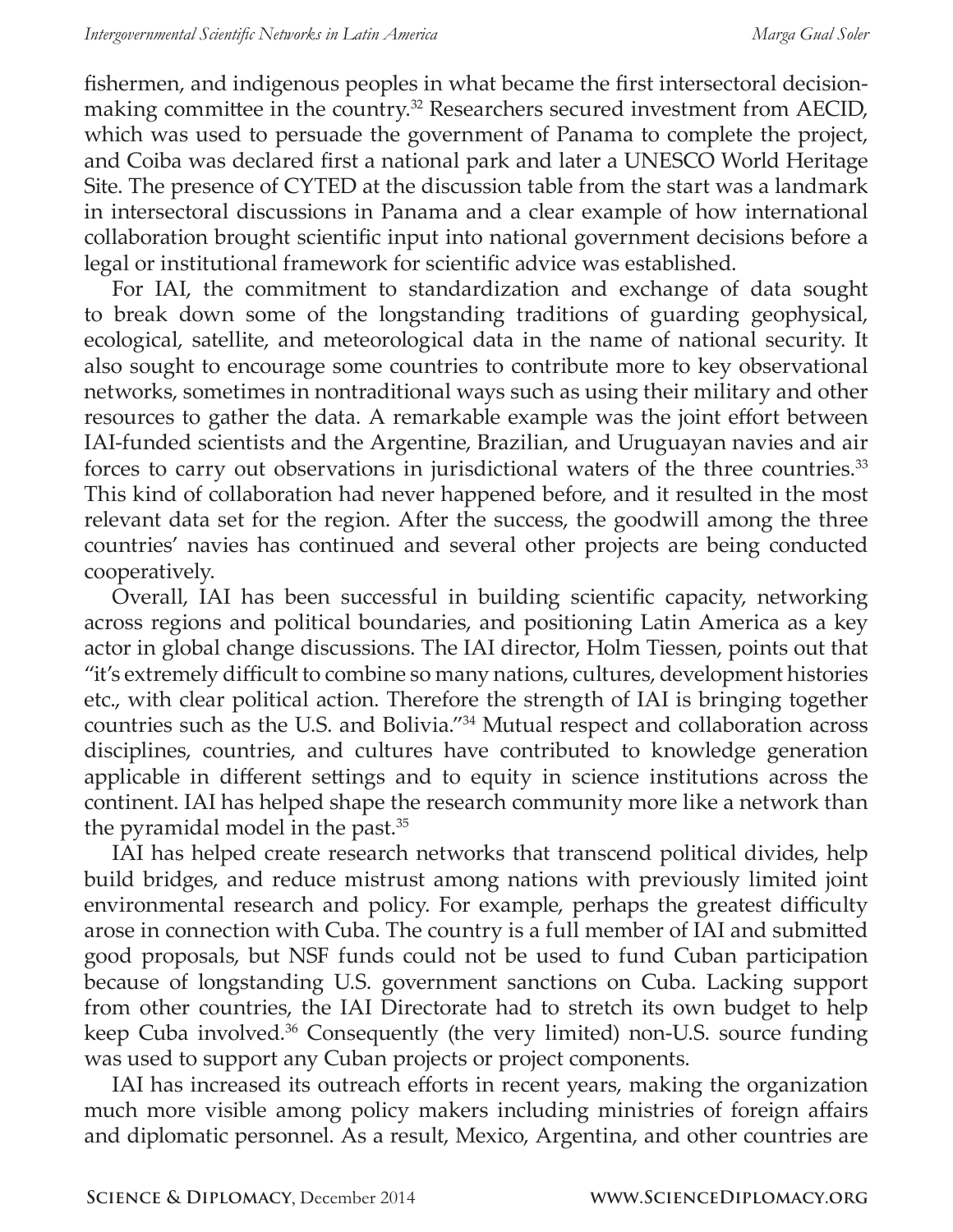starting to use IAI as an instrument for diplomacy. For example, a joint reception of diplomatic representatives from the embassies of all IAI member countries and IAI researchers was organized by the Argentine Ministry of Science, Technology and Productive Innovation in Buenos Aires in 2011 to showcase how IAI research benefits Argentina, Latin American researchers, and the region as a whole. Another example was the use of remote sensing data and satellite imagery generated by IAI as a legal basis for land-use decisions during a dispute resolution in the border between Costa Rica and Nicaragua.<sup>37</sup>

#### **Lessons and Future Directions**

IAI and CYTED have achieved remarkable success according to their own objectives as international intergovernmental organizations for scientific cooperation. Both have proven to be valuable instruments for regional integration in Latin America through science and technology cooperation, undergoing a process of transformation from North-to-South networks to South-to-South cooperation models. Their research agendas are increasingly driven largely by Latin American researchers, contributing to reducing the external technological dependency of the region by strengthening endogenous science and technology systems. While supporting South-to-South cooperation is important, both IAI and CYTED illustrate the importance of maintaining the North-to-South dimension of the research networks to encompass important sources of scientific innovation and access to know-how and advanced technologies, such as satellite imagery and genome sequencing.

However, while these changes reflected the positive transitions of some Latin American countries to middle-income nations, they also reinforced the asymmetries in scientific capacity between countries, as the least developed countries were often left behind, unable to financially support their own researchers.

The experience of both networks has shown that over-reliance on a single country as a funding source left them vulnerable at several points in their history. In an increasingly multipolar world, diversification of funding sources will be essential for the networks to be less vulnerable to financial and political instability of member states. IAI has taken these steps by signing an agreement with science funding agencies from ten countries to establish a co-funding mechanism to support research and capacity-building initiatives.<sup>38</sup> If implemented, this new funding strategy, modeled after the Belmont Forum, has the potential to address several of IAI's weaknesses: overcome the heterogeneity of scientific systems that often translates into disparities in the political level in member states; improve funding commitments; leverage political weight and national visibility; and align the national research priorities of member states with regional development goals and foreign policy priorities.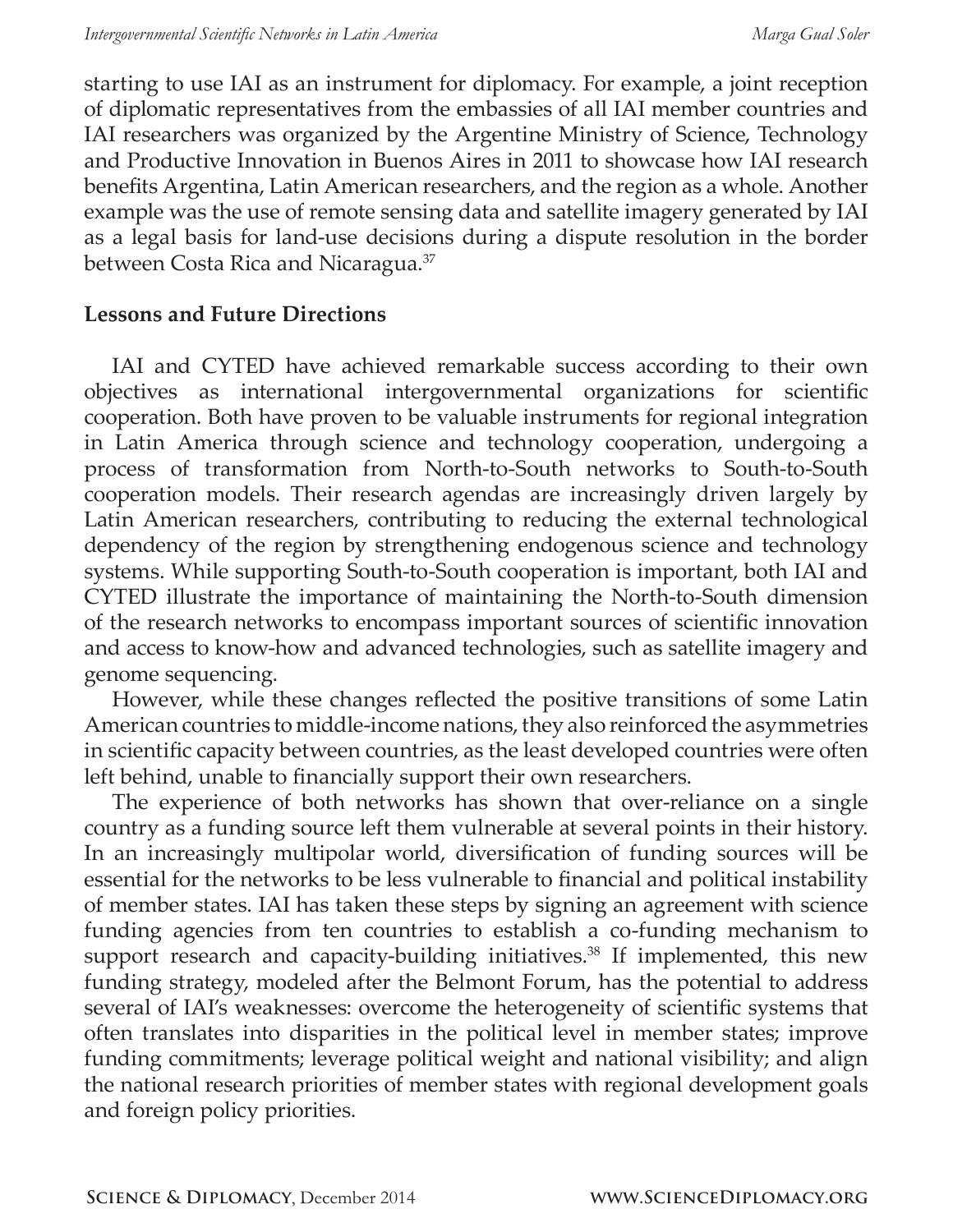Both networks have realized that integrating natural and social sciences is essential for policy impact. IAI has taken steps toward achieving this goal. CYTED should, in light of the changing geopolitical landscape of Latin America vs. Ibero-America, continue to design more inclusive cooperation modalities to bridge asymmetries between countries to tackle issues critical to the development and social inclusion in the region.

As a bottom-up instrument for regional integration through science cooperation, CYTED has been the biggest contributor to establishing an Ibero-American "space" or community of knowledge. It has also promoted greater regional cohesion and homogeneity in science policy mechanisms by providing a unique dialogue space between those responsible for science and technology policy in member states. It is important to note that preserving the independence between the political and scientific bodies of international research networks can give immunity to political and institutional changes in times of political instability and fragile governments, as illustrated by CYTED. The downside of too much independence from the government is that it can have the opposite effect and leave the organization operating in a vacuum. This was the case of IAI in some countries, as dialogue with decision makers had been shaped largely by chance and opportunity until recent years. More structured and strategic arrangements are necessary for the producers and users of science to come together in a more effective way.

In the case of CYTED, a bottom-up, informal, and trust-based approach based on preexisting connections between scientists and policy makers proved to be essential. It guaranteed top quality of the research networks at the initial stages, and it ensured high-level political weight (especially since many senior scientists in Latin America achieve prominent political positions), although it sacrificed transparency and objectivity in the selection of participants and allocation of resources. Once a critical mass of high-level scientists across all member states had been achieved to give enough visibility and prestige to the program, a competitive, open-call based strategy was adopted to guarantee excellency, transparency, and fairness.

The networks developed by researchers lasted beyond the duration of the specific projects. This enabled Latin American teams to leverage their relationships to secure external grants. In particular, CYTED provided Latin American scientists with access to European funding via their Spanish and Portuguese counterparts.<sup>39</sup> CYTED estimates that research networks have returned twenty to fifty times the initial investment.40

CYTED and IAI have had crucial roles as points of anchorage to leverage external funding and enable the participation of Latin American institutions, researchers, early career scientists, and policy makers in biregional and global forums in which they would not have been able to participate in individual capacity. Moreover, the successful participation of countries with difficult political relations, such as the United States and Cuba, in international scientific networks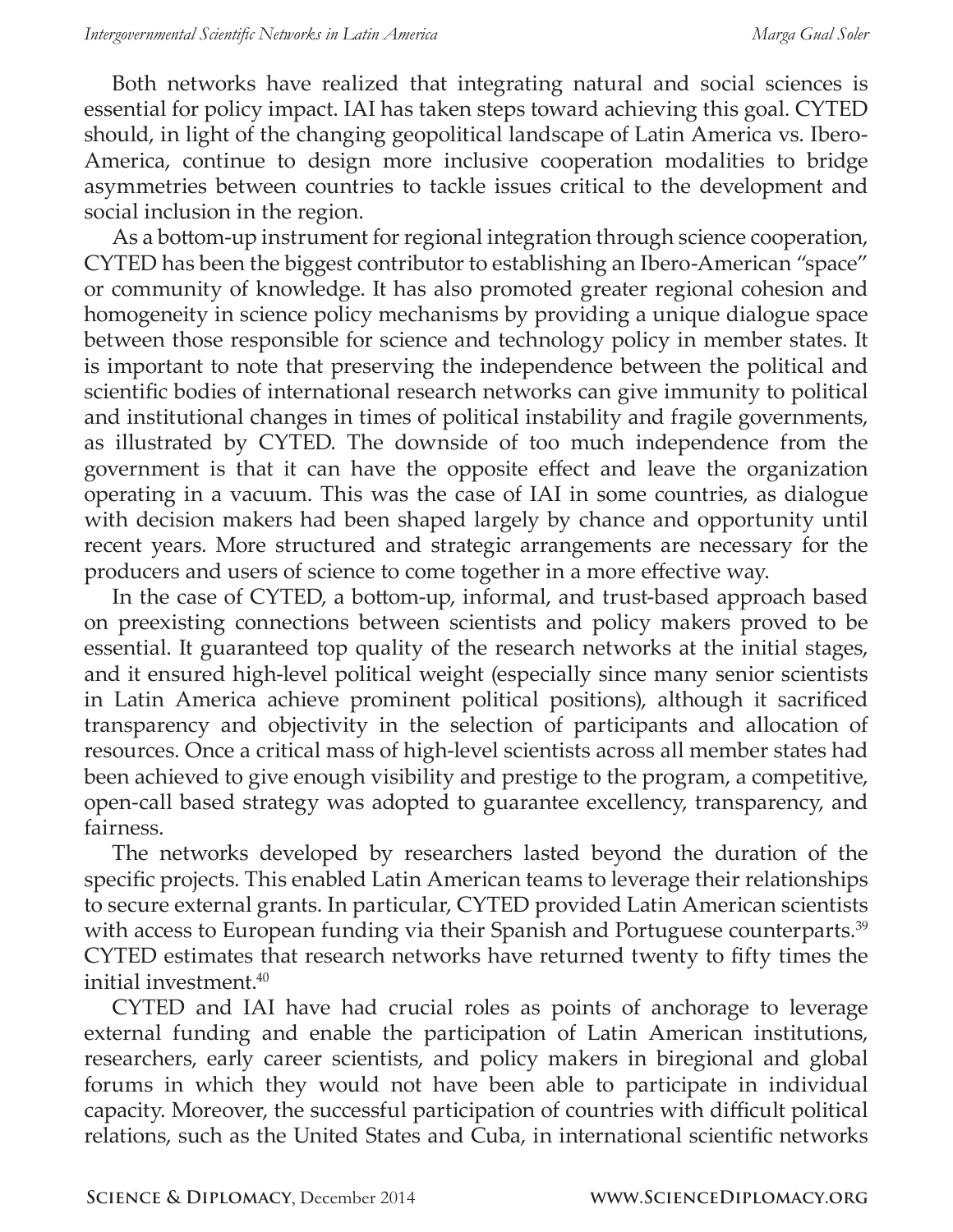illustrates how the benefits of a multilateral organization surpass the capabilities of bilateral partnerships.

CYTED and IAI have enhanced South-to-South scientific cooperation in Latin America by linking thousands of scientists, training human resources in new methodologies, and establishing research groups in most countries even in periods of political and institutional instability. The collaborative relationships initially formed through participation in CYTED and IAI activities have developed into genuine integration of the international teams, involving mutual respect and harmonization of different scientific cultures and know-how. Especially during its early period, CYTED put special emphasis in avoiding the traditional Northern dominance, or "scientific colonialism." By conducting societally relevant research and building capacity, CYTED and IAI have been able to build trust between scientists and policy makers across the region and bridge very different research cultures in a more informal, decentralized, and horizontal structure that researchers felt was much more cooperative and egalitarian than traditional, more hierarchical, and competition-oriented schemes.<sup>41</sup> Acknowledging the differences in research cultures between Northern and Southern countries is essential for fruitful collaboration, and the increase in southern leadership of networks has resulted in greater attention to equity issues in global change research.

Intergovernmental research networks such as IAI and CYTED are uniquely positioned to play a dual role in building scientific capacity in Latin America in the twenty-first century. First, they can help countries strengthen their national scientific systems and coordinate their science policy instruments to leverage the scientific potential of the region. Second, they can serve as a point of anchorage for the Latin American region as a whole to engage in other regional and global partnerships, such as the EU-LAC Joint Initiative for Research and Innovation and Future Earth, in order to achieve full representation in the global consortia that will shape the role of science in development and sustainability. **SD**

#### **Endnotes**

- 1. Fernando Quevedo, "The Importance of International Research Institutions for Science Diplomacy," *Science & Diplomacy* 2, no. 3 (2013), http://www.sciencediplomacy.org/perspective/2013/importance-international-researchinstitutions-for-science-diplomacy.
- 2. Ciencia, Tecnología e Innovación para el Desarrollo y la Cohesión Social, Organizacion de Estados Iberoamericanos (OEI), 2012, http://www.oei.es/cti2021.pdf.
- 3. Iniciativas regionales y birregionales en Ciencia y Tecnología, Comisión Nacional de Investigación Científica y Tecnológica de Chile. Presented at the First Meeting of National Coordinators of the Community of Latin American and Caribbean States in Viña del Mar, Chile, March 2012.
- 4. Jesús Sebastián, "The CYTED-D Programme: An innovative venture for international co-operation in Ibero-America," *Impact of Science on Society* 167 (1992): 215–24.
- 5. "Documento de formulacion de un programa iberoamericano," (Madrid: Ibero-American Programme for Science, Technology and Development, 1984), http://www.segib.org/upload/CYTED%283%29.pdf.
- 6. Madrid Declaration at the Second Ibero-American Summit of Heads of State, 1992, http://www.oei.es/iicumbre.htm.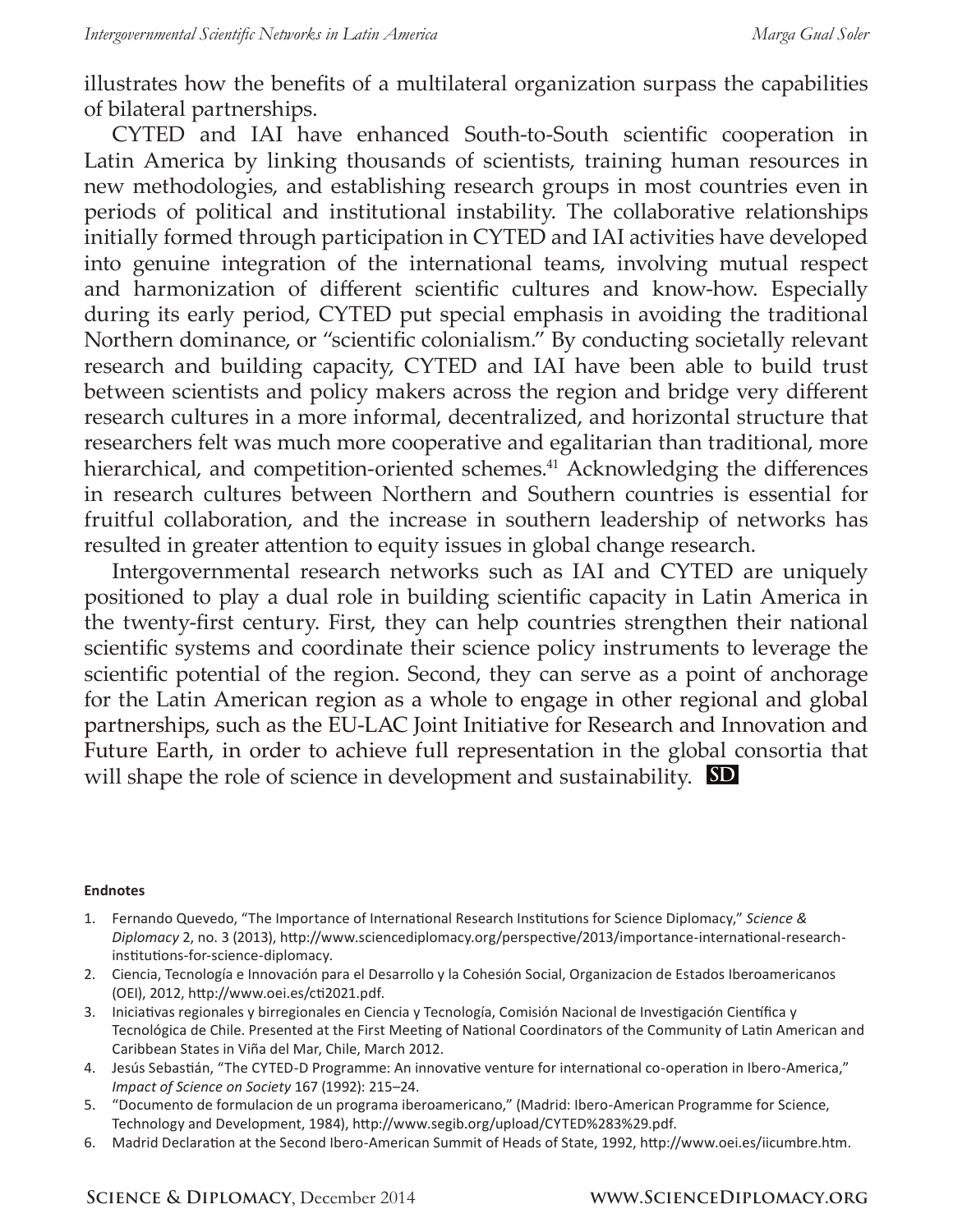- 7. Guadalajara Declaration at the First Ibero-American Summit of Heads of State, 1991, http://www.oei.es/icumbre.htm.
- 8. Madrid Declaration at the Second Ibero-American Summit of Heads of State.
- 9. Iniciativas regionales y birregionales en Ciencia y Tecnología, March 2012.
- 10. "Documento de formulación de un programa iberoamericano," 1984.
- 11. Angel Corbi, "EU-LAC Health 1st Scenario Building Workshop." Paper presented in Buenos Aires, Argentina, 2012, http://eulachealth.eu/test/wp-content/uploads/2013/07/EU-LAC-Health-Presentation-CYTED-Angel-Corbi.pdf.
- 12. Mahabir Gupta, "Cuatro décadas de investigaciones farmacognósticas sobre la flora panameña," Tecnociencia 15, no. 2 (2013): 119–63.
- 13. Angel Corbi, "EU-LAC Health 1st Scenario Building Workshop."
- 14. "Determinación del genoma del frijol (Phaseolus vulgaris L.) para el aprovechamiento de los recursos naturales de Iberoamérica," http://www.genoma-cyted.org.
- 15. George Bush, "Remarks at the Opening Session of the White House Conference on Science and Economics Research Related to Global Change" (remarks, The White House, Washington, DC, April 17, 1990), http://www.presidency.ucsb. edu/ws/index.php?pid=18366&st=climate+change&st1=economics.
- 16. "Regional Research Institutes," National Science Foundation Funding Agreement for the Inter-American Institute for Global Change Research, 1994, http://www.gcrio.org/ocp96/progsum/NSF\_16.html.
- 17. *Science, Technology, and American Diplomacy* (Indonesia: Diane, 1993).
- 18. *Report of the External Review Committee Assessment of the Inter American Institute for Global Change Research*  (Washington, DC: American Association for the Advancement of Science, 2007), http://www.iai.int/files/ communications/publications/institutional/aaas\_IAIreport\_0607.pdf.
- 19. *IAI Strategic Plan* (Inter-American Institute for Global Change Research, 2010), http://www.iai.int/files/ communications/publications/institutional/IAIStrategicPlan.pdf.
- 20. The author interviewed IAI researchers, political representatives, and students gathered at the IAI Conference of Parties meeting in Mexico City, Mexico, in August 2014 and the IAI capacity building workshop in Panama City, Panama, in August 2014.
- 21. *IAI 20th Anniversary Newsletter* 2 (2012), http://www.iai.int/files/communications/newsletter/2012/news2012.pdf.
- 22. "Preserving a forest and a way of life," Inter-American Institute for Global Change Research, http://www.iai.int/index. php?option=com\_content&view=article&id=119.
- 23. *Informe anual 2013 para la segib del programa iberoamericano de ciencia y tecnología para el desarrollo* (Ibero-American Programme for Science, Technology and Development, 2013), http://segib.org/sites/default/files/INFORME\_ CYTED\_2013.pdf.
- 24. *Report of the External Review Committee Assessment of the Inter American Institute for Global Change Research*.
- 25. *Inter-American Institute for Global Change Research, Biennial Report 2010–2012* (Inter-American Institute), http:// www.iai.int/files/communications/publications/institutional/Biennial\_Report\_2010\_2012\_EN.pdf.
- 26. *IAI Newslette*r 2 (2006), http://www.iai.int/files/communications/newsletter/2006/issue\_2\_2006.pdf.
- 27. Angel Corbi (CYTED scientific director), in discussion with the author, July 2014.
- 28. *Inter-American Institute for Global Change Research, Biennial Report 2012–2014* (Inter-American Institute), http://www. iai.int/files/communications/publications/institutional/Report\_2012-2014.pdf.
- 29. "Future Earth's globally distributed Secretariat designed to be flexible and diverse," Future Earth, August 7, 2014, http://www.futureearth.org/news/future-earths-globally-distributed-secretariat-designed-be-flexible-and-diverse.
- 30. "Partnership Agreement between the Regional Office of the International Council for Science for Latin America and the Caribbean (ICSU-ROLAC), the Regional Science Office for Latin America and the Caribbean of the United Nations Educational, Scientific and Cultural Organization (UNESCO) and the Inter-American Institute for Global Change Research (IAI)" (Buenos Aires, Argentina: Inter-American Institute, 2013), http://www.iai.int/files/communications/ publications/institutional/PartnershipIAIUNESCOICSU.pdf.
- 31. Holm Tiessen (director of the Inter-American Institute for Global Change Research), in discussion with the author, May 2014.
- 32. "Resolución Convocatoria CYTED 2013," Ibero-American Programme for Science, Technology and Development.
- 33. *IAI Strategic Plan*.
- 34. "Holm Tiessen, Director, Inter-American Institute for Global Change Research," ResearchMediaLtd, August 28, 2011, http://www.research-europe.com/index.php/2011/08/holm-tiessen-director-inter-american-institute-for-globalchange-research.
- 35. *IAI Strategic Plan*.
- 36. Holm Tiessen, in discussion with the author, May 2014.
- 37. "Quesada Q., Marvin E. "Disputa fronteriza y valor geoestratégico del río San Juan: Nicaragua y Costa Rica," Cuadernos de Geografía–Revista Colombiana de Geografía 23 (2014): 69–83.
- 38. Inter-American Institute for Global Change Research, Biennial Report 2012–2014.
- 39. Angel Corbi, in discussion with the author, July 2014.